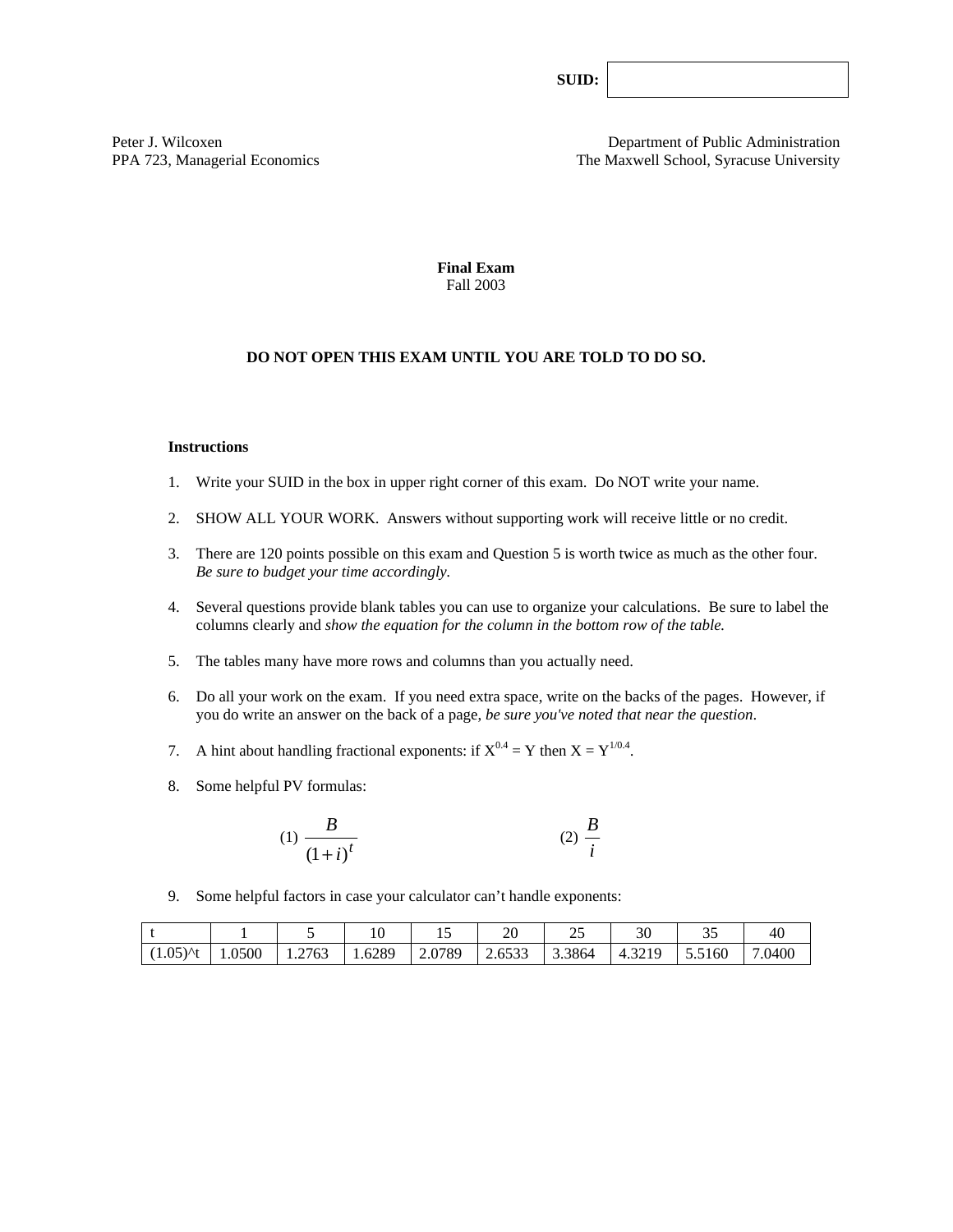## **Question 1 (20 points)**

An organization wants to produce 20 units of output at the lowest possible cost. It had the following production function:  $Q = K^{(1/2)} L^{(1/2)}$ . The price of capital is \$50 and the price of labor is \$32.

How much capital and labor should it use? What will be its average cost per unit of output at this set of inputs? You may assume that the organization can buy fractional amounts of labor. As a hint to reduce the number of calculations you'll need to do, the amount of capital is between 14 and 20 inclusive.

| EQUATION |  |  |  |  |  |
|----------|--|--|--|--|--|
|          |  |  |  |  |  |
|          |  |  |  |  |  |
|          |  |  |  |  |  |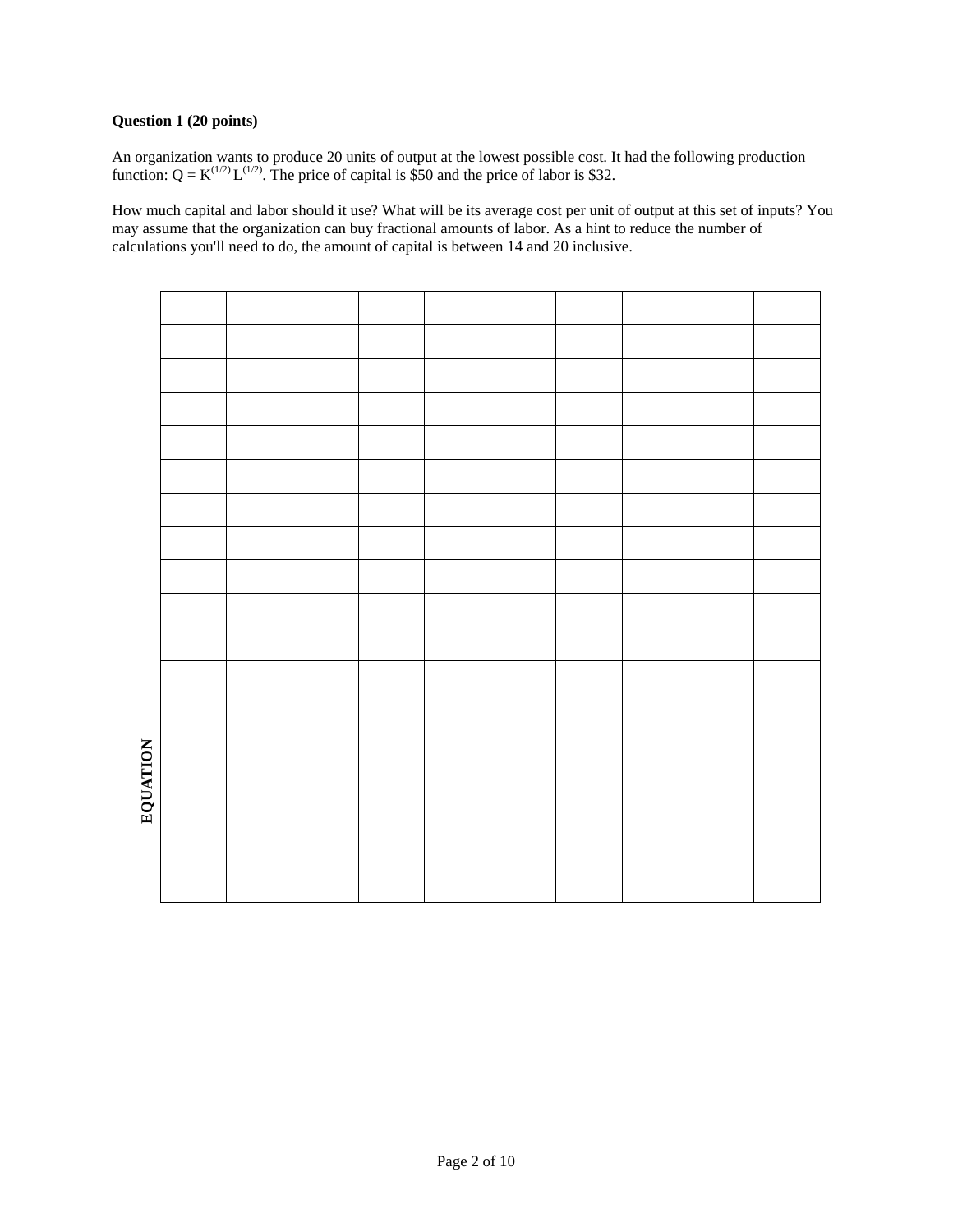# **Question 2 (20 points)**

A non-profit organization provides legal advice for low income people. Its costs that can be summarized by the equation: TC =  $100 + 4*Q^2$  (note that Q is squared) where Q is the number of people it assists. The demand for its service is given by  $P = 390 - 5*Q$  and it has no competitors (no other organizations serve its population of potential clients).

The organization wishes to help the maximum number of clients it can without running a deficit. What should it charge and how many clients will it serve? As a hint, the value of Q is between 40 and 50, inclusive.

| EQUATION |  |  |  |  |  |
|----------|--|--|--|--|--|
|          |  |  |  |  |  |
|          |  |  |  |  |  |
|          |  |  |  |  |  |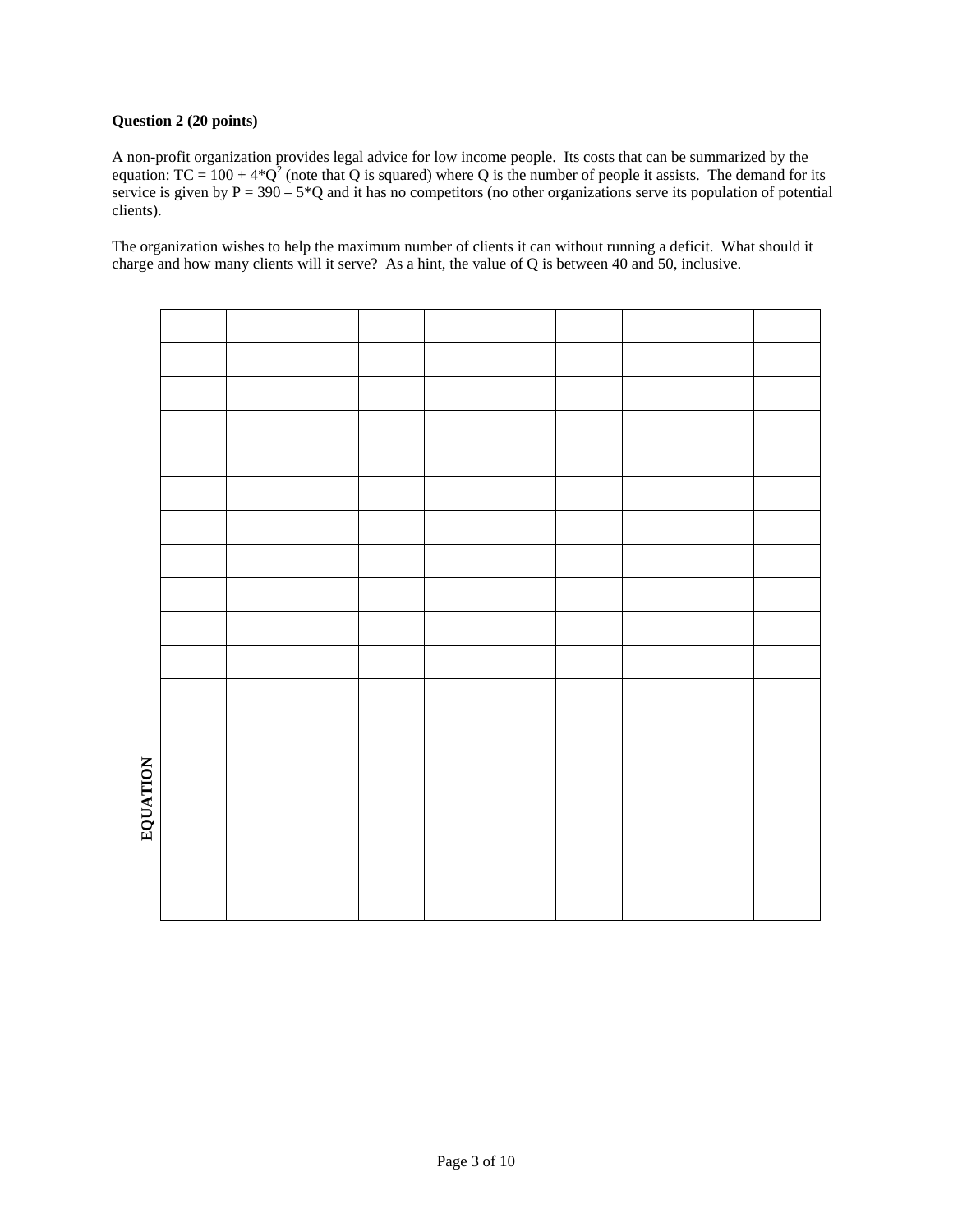# **Question 3 (20 points)**

A competitive profit-maximizing firm has a production function given by  $Q = 3*K + L^{1/2}$  (note that only L is raised to the ½ power). The price of capital is \$15 and the price of labor is \$22. The firm currently has 4 units of capital, which it cannot change right away. The market price of its output is \$220.

(a) Find the firm's profit-maximizing choice of L and Q. As a hint, the value of Q is between 15 and 20, inclusive.

| EQUATION |  |  |  |  |  |
|----------|--|--|--|--|--|
|          |  |  |  |  |  |
|          |  |  |  |  |  |
|          |  |  |  |  |  |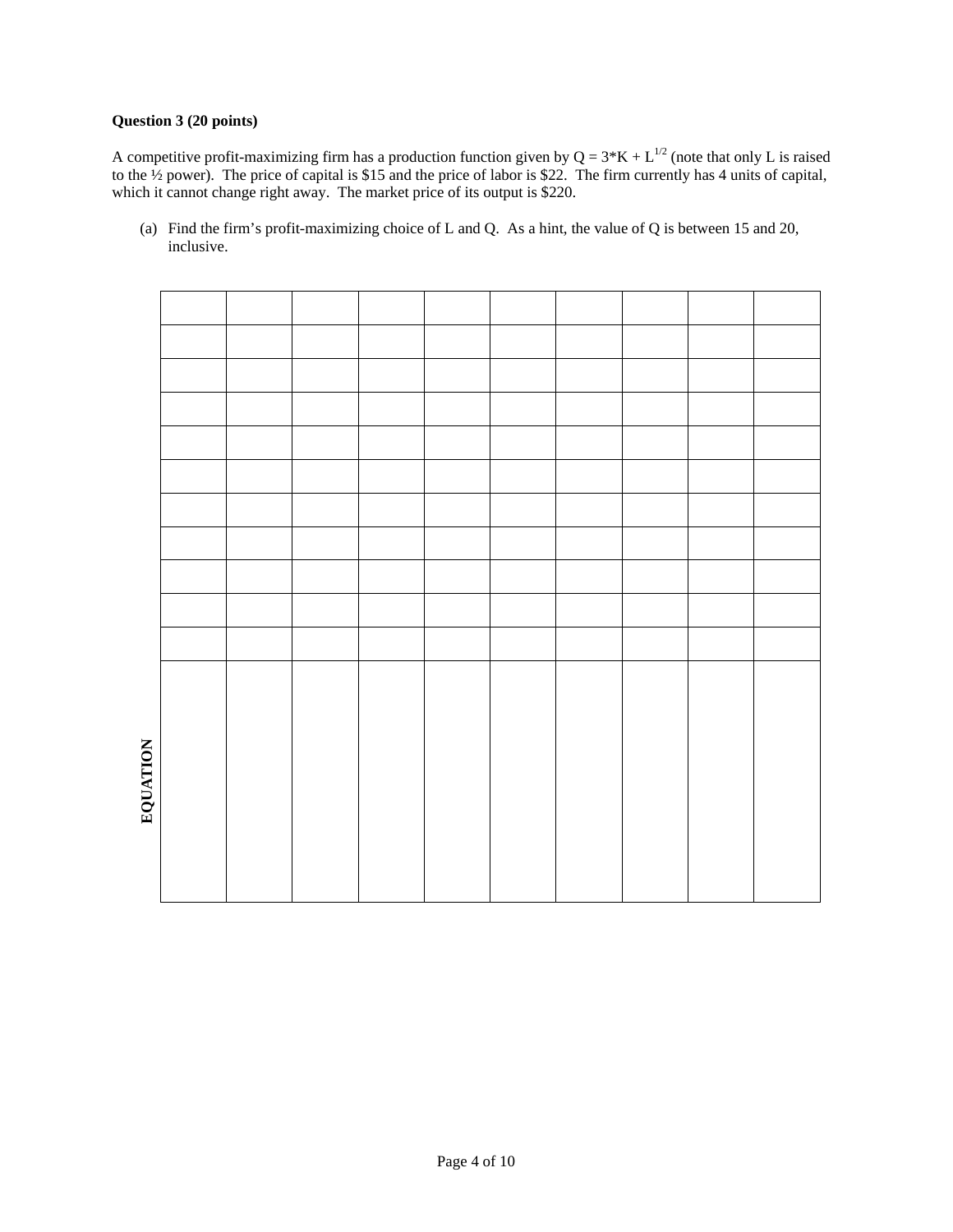# **Question 3, continued**

(b) How much profit does the firm earn? If the industry is composed of many firms with identical production functions and capital stocks, would the market produce the efficient amount of output in the short run? Explain how you know. Describe (but do not calculate) what will happen in the market in the long run.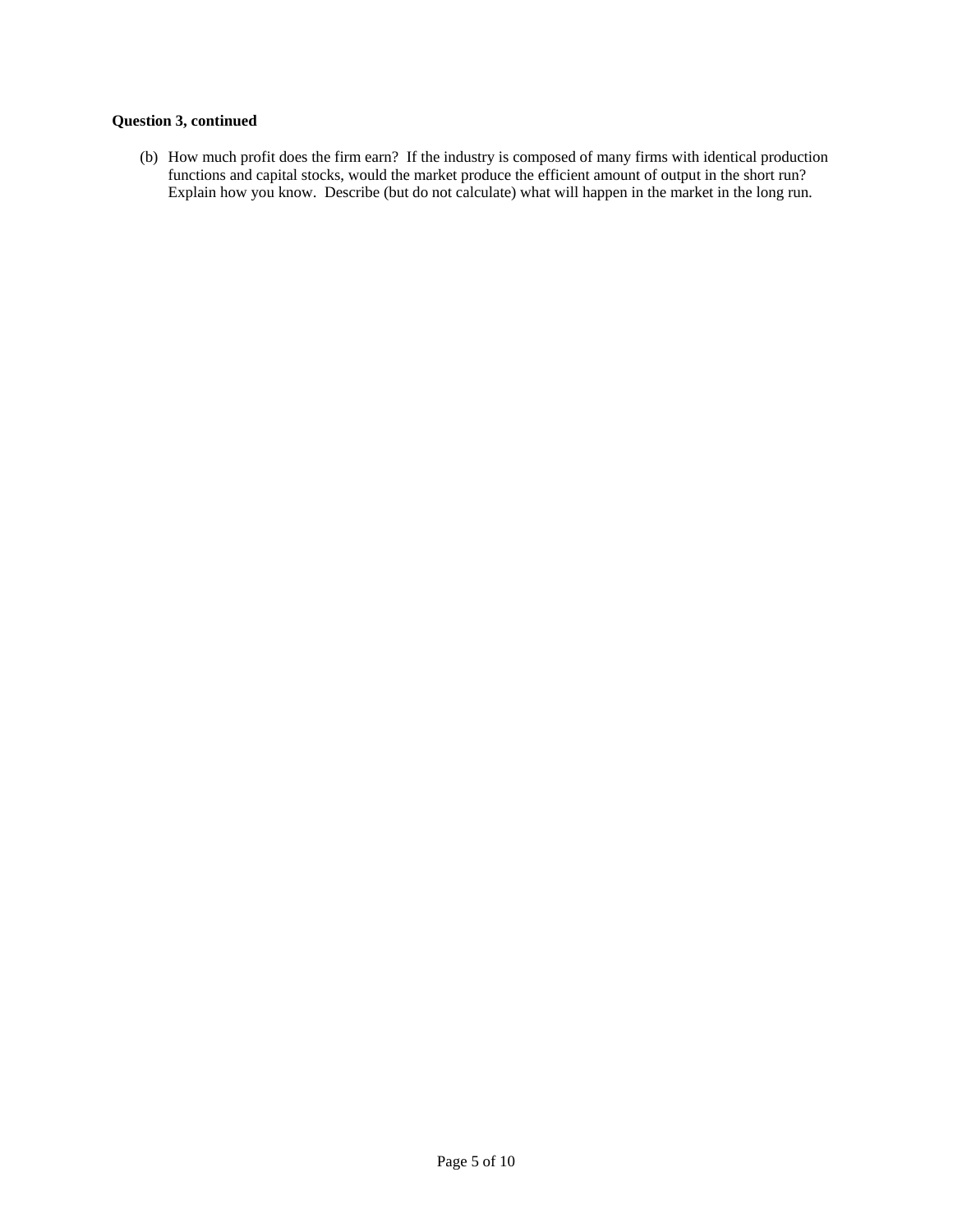## **Question 4 (20 points)**

A pharmaceutical company has developed and patented a new drug that might be useful for treating a particular type of cancer. Before it could sell the drug, however, it would have to conduct an expensive series of tests to make sure the drug is safe and effective. In deciding whether to proceed with testing it has the following information:

- If testing is successful, the annual demand for the drug will be given by  $P = 1255 2*Q$
- Testing will cost \$600,000, which must be paid immediately;
- There is a 20% chance that testing will be successful;
- If testing is successful, the firm can sell the drug, otherwise, it gets nothing;
- If the firm sells the drug, the patent will allow it to be a monopolist for 20 years (years 1 to 20);
- The patent expires after year 20 and the market (if testing has been done) will then become competitive;
- The cost of manufacturing the drug is \$25 per dose;
- The interest rate is 5%.
- (a) If testing is successful, what price should the firm charge and how much of the drug should it produce each year? What profits will it earn? (You may assume that the firm's goal is to maximize profits.) As a hint, the quantity will be between 305 and 315.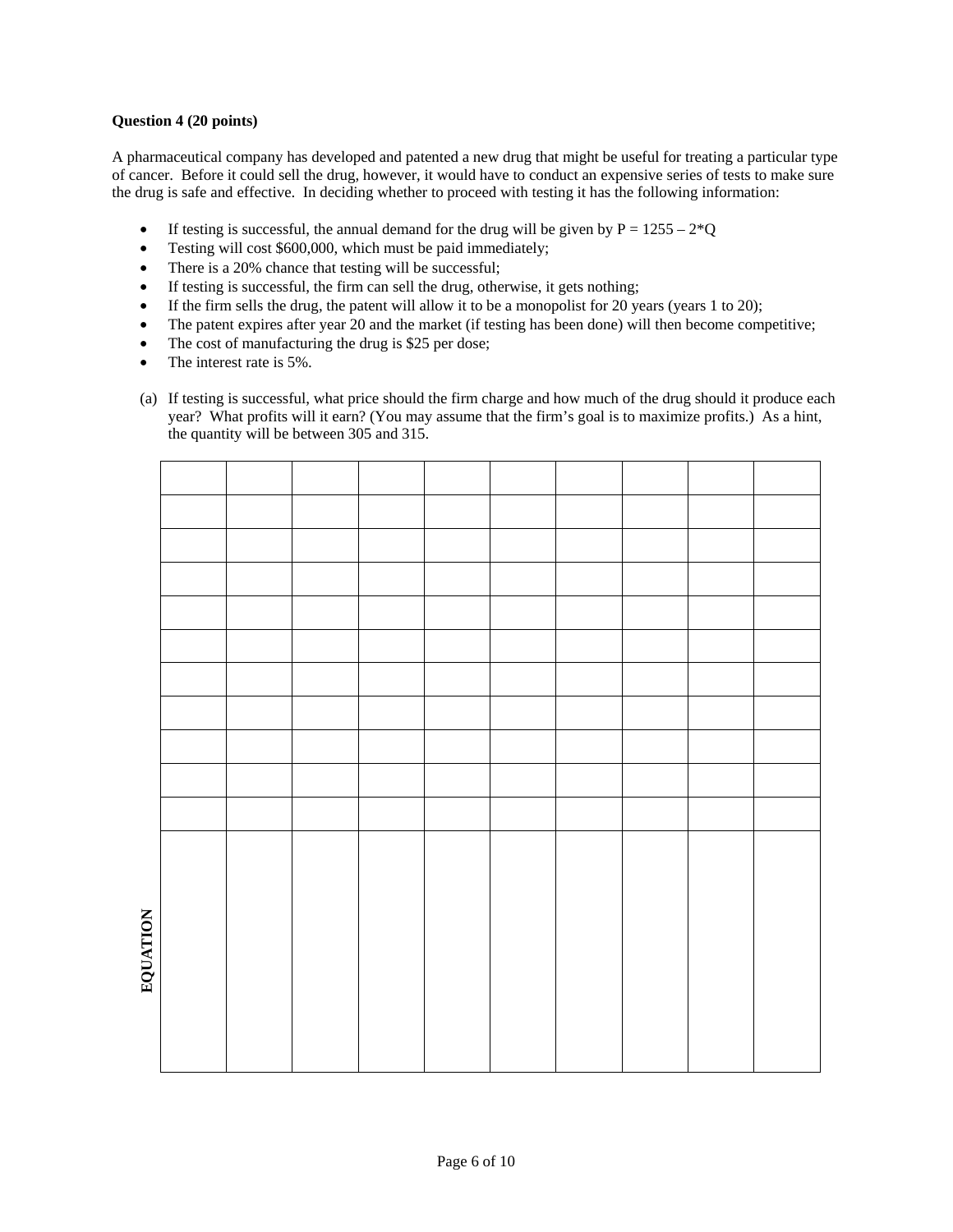# **Question 4, continued**

(b) Show that a risk-neutral firm will choose *not* to test or produce the drug. Explain your result. *Note: BE SURE TO SHOW ALL YOUR WORK! Since the answer is given you will be graded ONLY on your analytical approach.*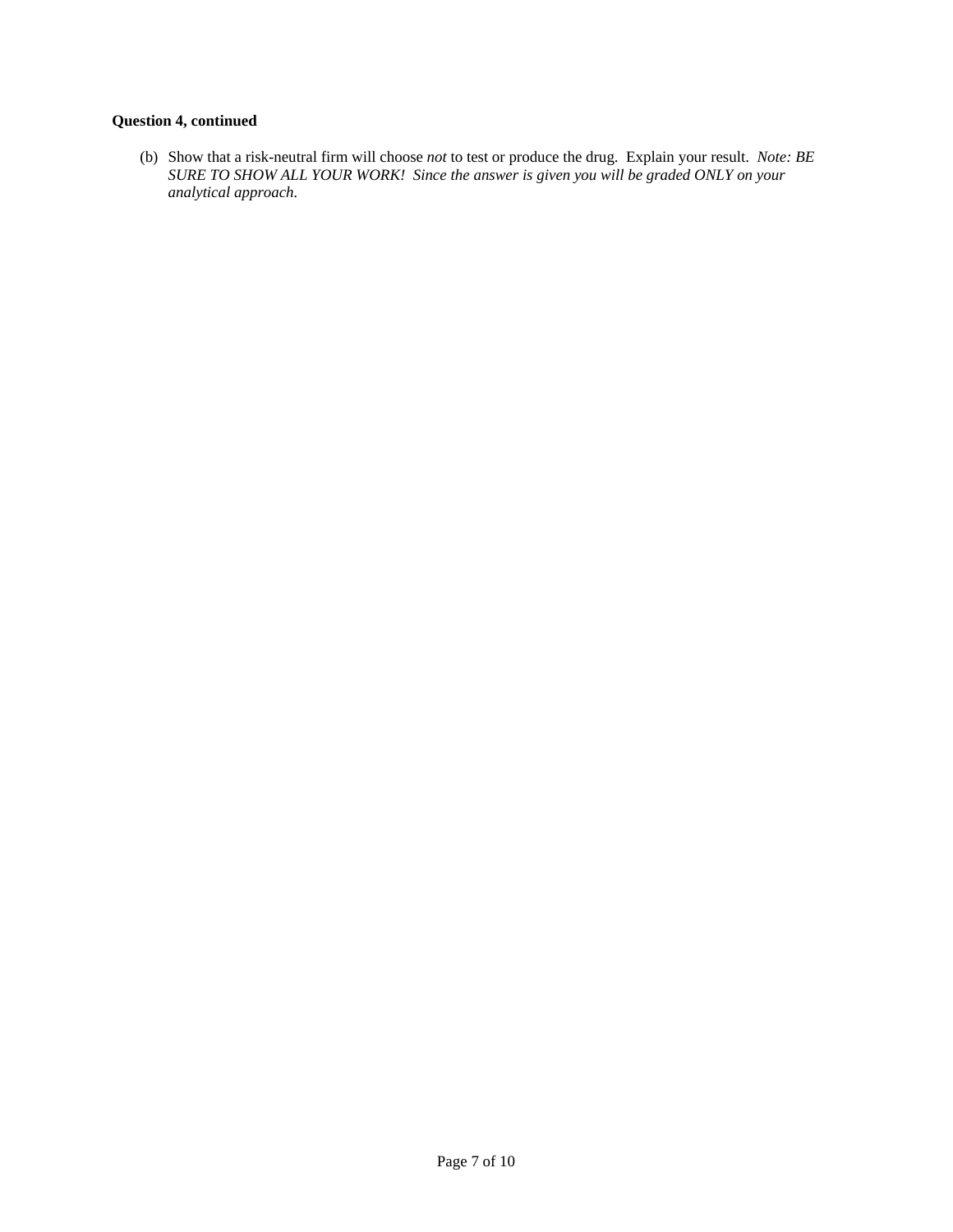#### **Question 5 (40 points)**

Now let's examine the drug from Question 5 from a different perspective. Suppose the original firm has given all rights to the drug to an anti-cancer NGO. The NGO has \$600,000 on hand and is now considering whether or not to conduct the test. If the test is successful (same cost and probability of success as before), the NGO will allow *any* firm to manufacture the drug without paying any sort of license fee and the market will move to the competitive outcome in year 1. If the NGO decides not to buy the test, it will give the \$600,000 out as cash grants to current cancer patients. Either way, it is going to pay out \$600,000; the question is which policy produces the greatest benefits.

(a) If the test succeeds, what quantity would be produced in the market? You may assume that all firms have constant returns to scale and can produce the drug for an average and marginal cost of \$25. *Explain in words how you know your answer is correct.*

(b) What consumer and producer surplus would be generated by the market each year?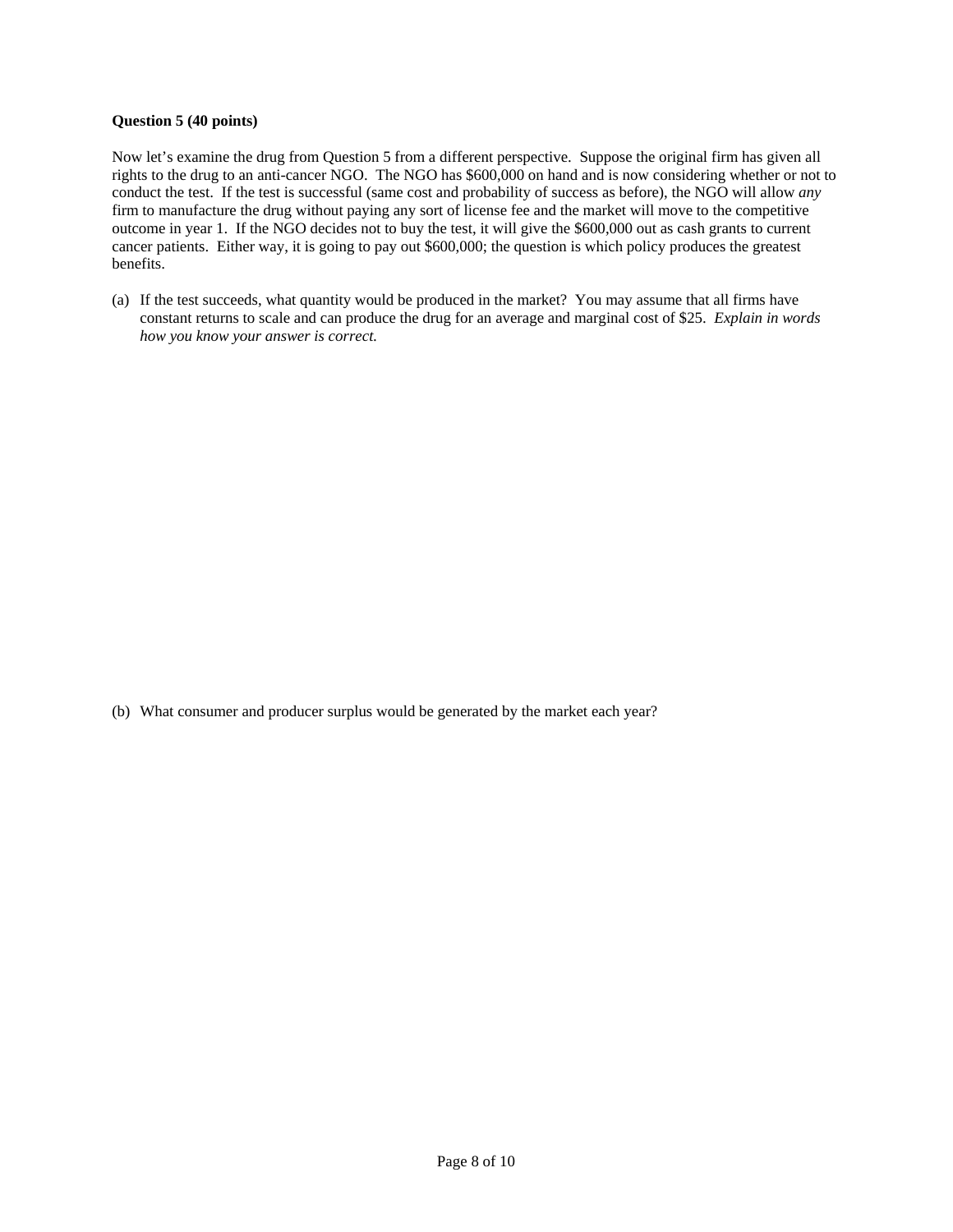#### **Question 5, continued**

(c) Now step back and consider the NGO's decision. Should it pay for the test? Explain. *As part of your explanation, be sure to indicate how much larger the benefits are from the NGO's best action compared to the other possible policy (that is, calculate the difference).* You may assume that the NGO is risk neutral. You should also assume that paying out the \$600,000 as cash grants will generate exactly \$600,000 of benefits.